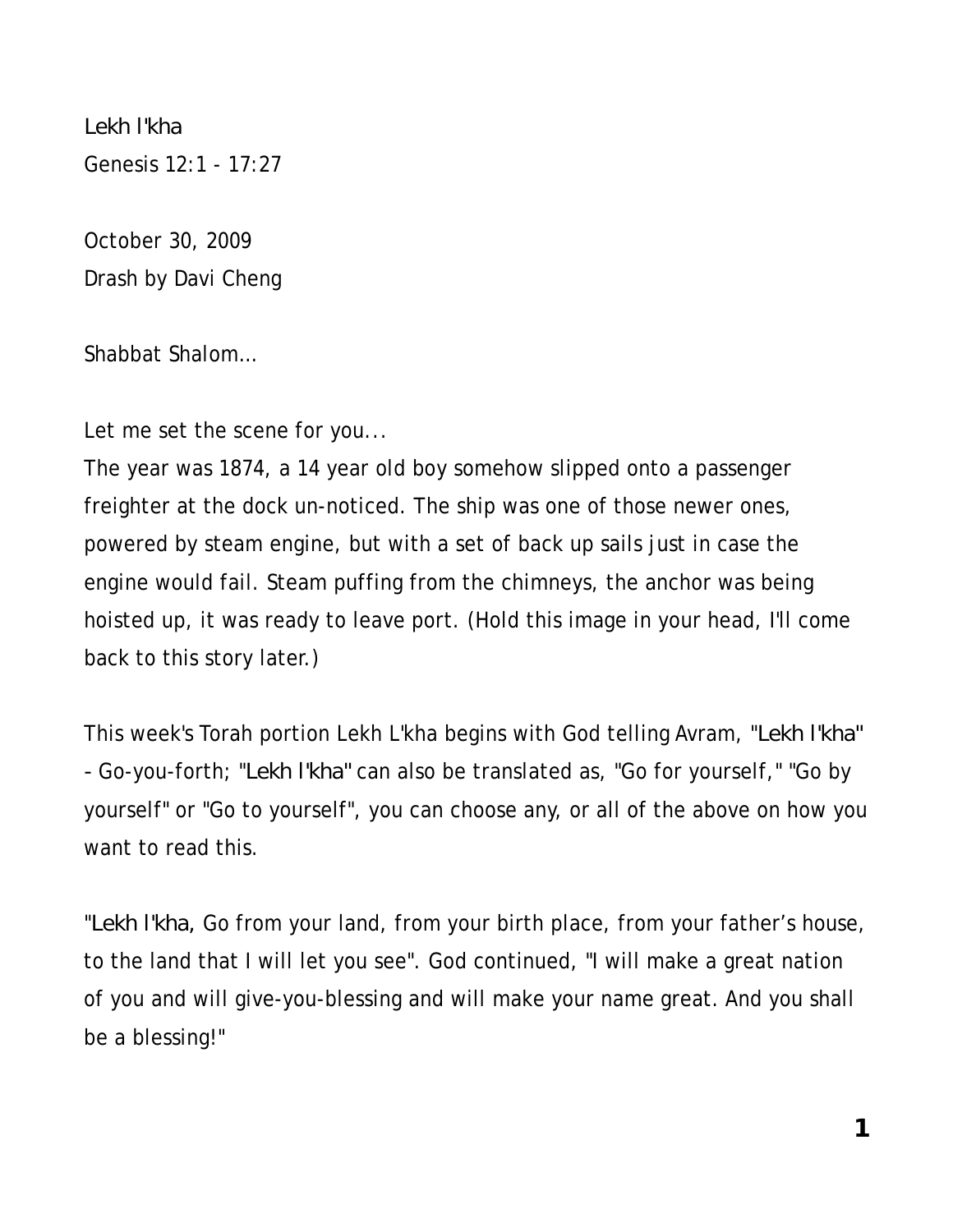Avram, later renamed Avraham, is known in the Torah as "*ha-ivree"*, - "The Hebrew." One meaning of "*ha-ivree"* is "one who is on the other side", or "one who crossed over" .

Both Avraham, and the 14 year old teenager that I mentioned earlier, were about to embark on a journey that would inspire my own journey.

Neither of them knew exactly where they were going, nor what and who they would encounter along the way, nor did they know how the stories of their journeys would affect others; but they are leaving behind their home, their home land, and all that they knew. They are willing to "cross over boundaries" or "go over to the other side"; and I don't mean just physically crossing over, that's the easy part. For most of us, it is our emotions, our own fears of the unknown that hold us back from going forth, from doing things that we want to do.

Avraham was not afraid to think differently from others. There is a midrash ( a legend) that goes like this: (and some of you may already know this story) Terah, Avraham's father, was an idol-maker. One day he left Avraham alone to watch his shop. While he was gone, Avraham broke all the idols except one. When his father came back, he asked Avraham who had done this. Avraham replied, "one of the idols smashed the others." Terah said, "don't be silly, they're just stone, they can't do anything." Avraham then replied, "so why do people worship them?"

Remember the teenage stowaway on the steam ship? He too was bold. Let me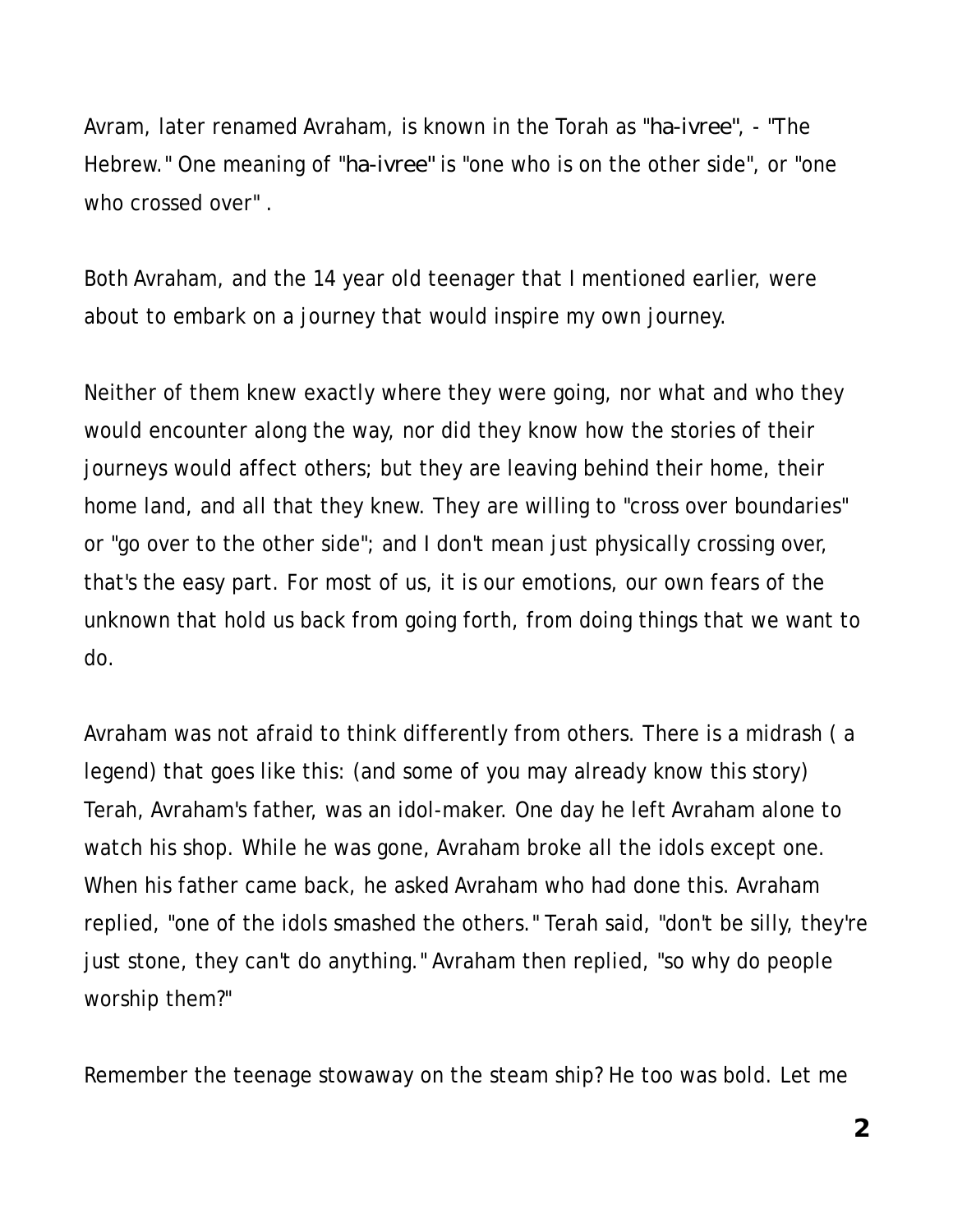tell you a bit more about him. He was 5'3, slight in build; his skin was golden brown from the sun, and he had really long, straight, black hair. It was so long that he wore it in a long braid from the back of his head, and he wrapped his braided hair several times around his head so that it wouldn't get in his way.

The teeanger was my great-grand father (may his memory be a blessing) and he boarded the ship at the port of Shanghai. Back then, to travel across the ocean would take a least 3 to 4 months in not so comfortable condition.

According to family oral legend and found documents later, my great-grand father came over to California by himself from China in 1874 when he was just 14 years old, maybe for the gold rush or to work as a laborer on the railroad, but he was documented as a cook at age 16 in San Joaquin, and later ran a "Hash House" in Prescott, Arizona. (I know what some of you are thinking, but "Hash House" is a term that is coined in the 1800s to describe a cheap railroad restaurant, or lunch stand.)

My great-grand father lived through the Chinese Exclusion Act of 1882, in order to stay in America, he assumed the name Charlie Wan in 1894 and became a paper son, (those are falsified legal certificates where he pretended to be someone's son in the states). He took English classes at a church and became a devout Christian. In 1902 at age 42, he returned to China, changed his name back to his birth name Cheng Con Sheng, and founded a hospital, a couple of Churches and Department stores, he became a very successful business and family man. (I have some copies of photos and original documents with me tonight if you want to take a look later)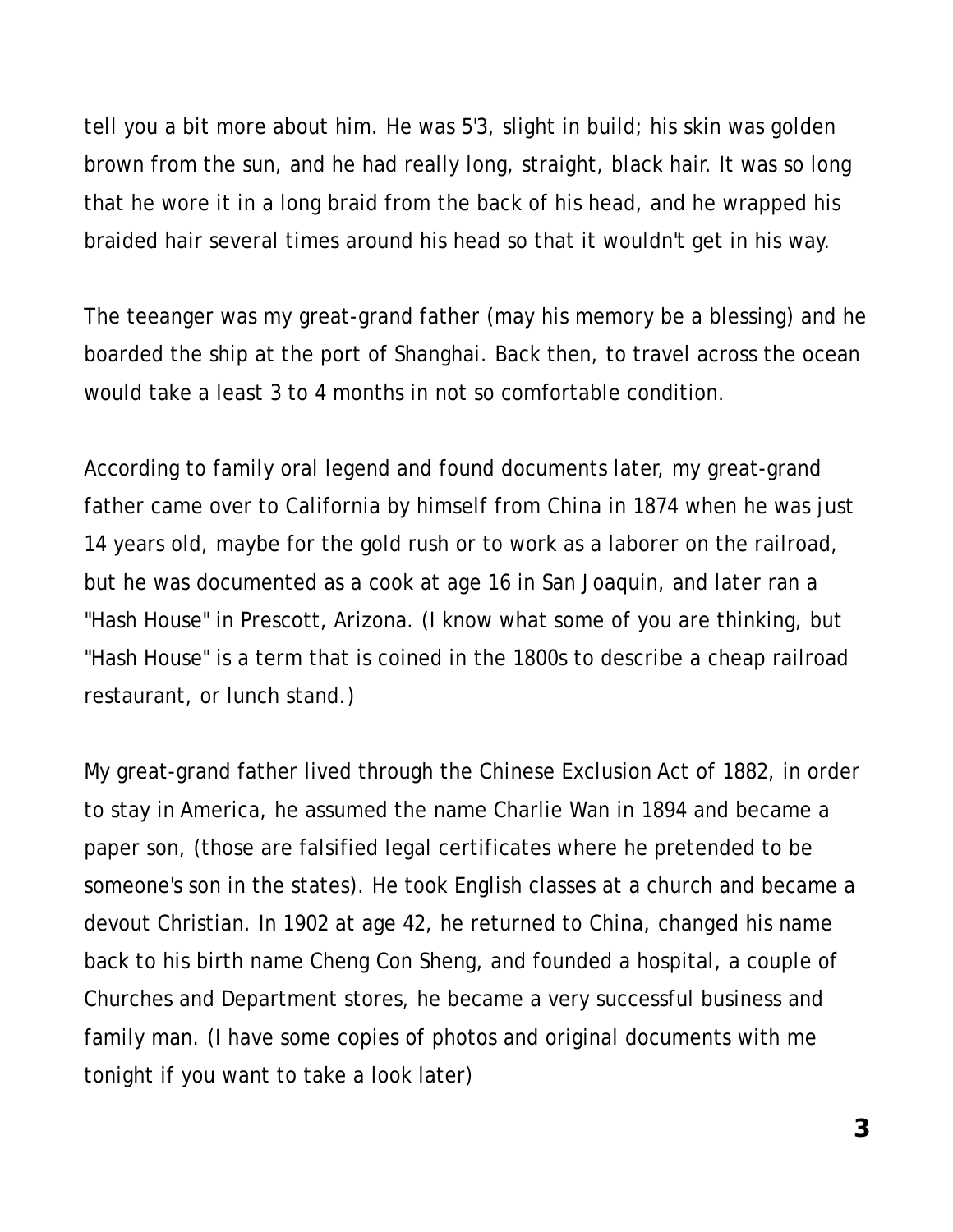Throughout the years when I was growing up, I heard many family stories on how generous my great-grand father was to the needy, how he provided shelter to refugees during the world wars at the house he built, the house I grew up in.

But there is one story that stood out for me, it was the story of how my greatgrand father destroyed all the carved Buddhist statues in his home upon his return from the US, and encouraged family members to stop worshiping idols. Sound a bit like Avraham's story?

When I was on my journey to become Jewish 13 years ago, one of the biggest obstacles I faced was not knowing how I could be both Chinese and Jewish. In other words, I was stuck, I didn't know how to step away from my family tradition that my great-grand father had created, I didn't know how to "go to the other side".

Then during one of the Torah Study classes here at BCC, while reading this parsha, *"Lekh L'kha",* I remembered my great-grand father's story and his journey, and realized that he himself had "crossed over", that my great-grand father had to break family tradition in order to start a new tradition - so if he broke tradition in order to believe what he believed, why couldn't I do the same?

When God said "*Lekh l'kha",* "Go forth", "Go for yourself," "Go by yourself" or "Go to yourself." "Go from your land, from your birth place, from your father's house, to the land that I will let you see." I don't think that God is telling us to